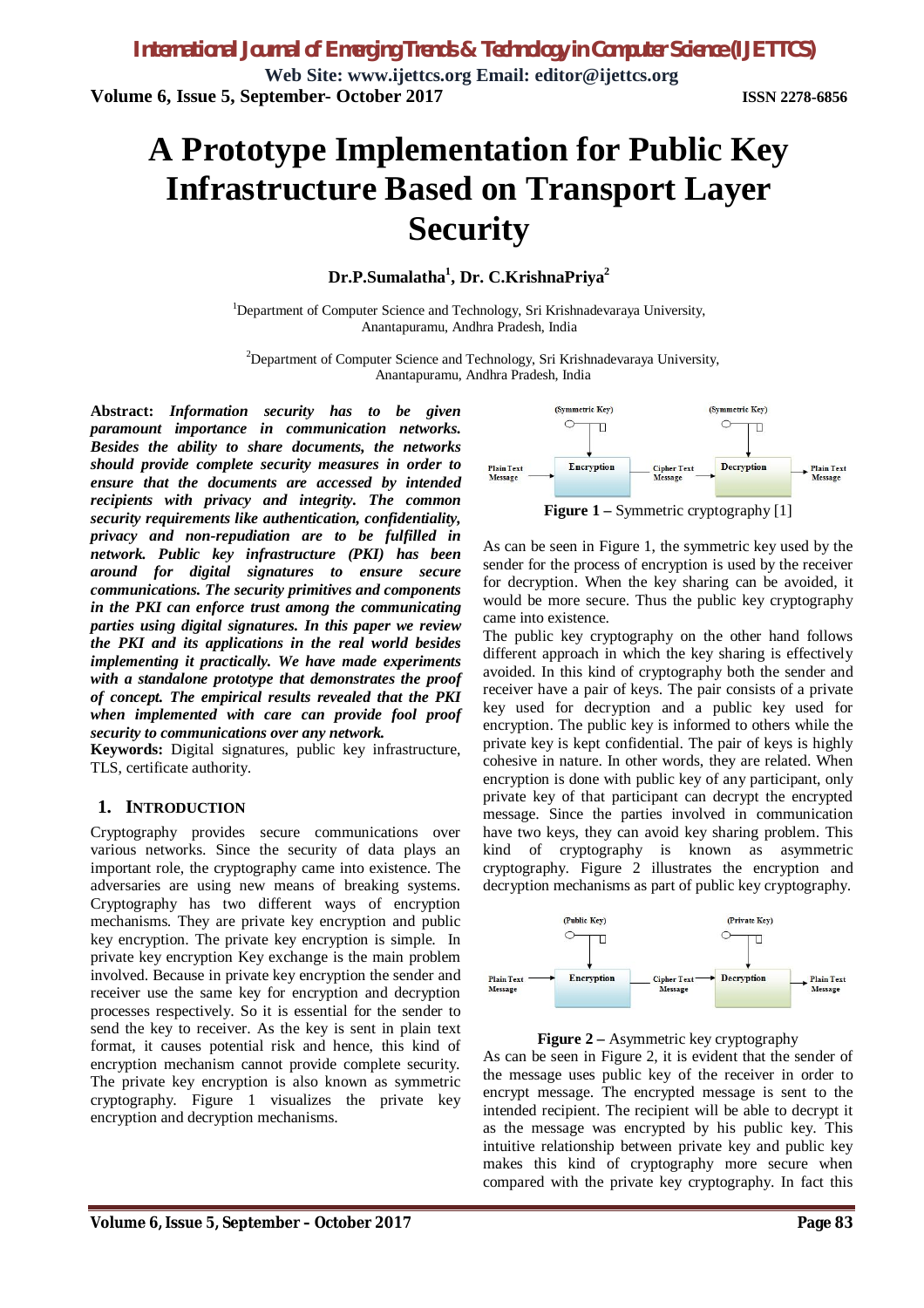**Web Site: www.ijettcs.org Email: editor@ijettcs.org**

### **Volume 6, Issue 5, September- October 2017 ISSN 2278-6856**

kind of security is widely used in the real world. The security of public key cryptography depends on its mathematical complexity. It is proven that it is mathematically so complex and adversaries cannot afford to spend time to break it. However, the public key cryptography is broken easily when keys are stolen by or known to others. This problem can be overcome by using more sophisticated security infrastructure known as public key infrastructure (PKI).

#### **1.1 Public Key Infrastructure**

Public key infrastructure refers to a set of components that are involved in complete fool proof security in digital communications over private or public networks. Especially this is required in untrusted networks like Internet. PKI enables users to exchange data securely. Here digital certificates are used for authentication and the communication between two parties will be highly secure. The digital certificates provided by PKI play an important role in identifying parties involved in communication. The PKI uses public key cryptography along with digital certificates for user authentication. Thus it provides high security besides eliminating the need for sharing secret keys. A public key infrastructure has many components namely certificate authority (CA), a registration authority (RA), digital certificate, a certificate revocation list (CRL), an online certificate status protocol (OCSP), a digital signature, and the secure token (ST3). Figure 3 illustrates the general security mechanisms of PKI.



**Figure 3 –** Illustrates security mechanisms and components involved in PKI [2]

As can be seen in Figure 3, it is evident that the CA is responsible to issue and verify digital certificates to online users. RA will help CA for certificate verification. In fact it acts as verifier for CA. The VA is responsible to verify the validity of security certificate using a list of invalid certificates. Digital certificate contains identify information of a user along with binding it with public key. The CRL represents a list of certificates that have been revoked. OCSP verifies the certificate validity even when the certificate is subjected to tampering or revocation. Digital signature is the data that is used to prove the identity of a user. With all these components playing specific roles the PKI is made highly secure infrastructure that makes use of public key cryptography and digital certificates.

In this paper we studied the PKI and its components. We have implemented a PKI architecture using Java programming language. The remainder of the paper is structured as follows. Section II reviews literature pertaining to PKI and its evolution and applications. Section III resents our implementation of PKI and a prototype application. Section IV concludes the paper.

#### **2.RELATED WORK**

Diffie and Hellman [3] originally conceived the concept of public key cryptography while the Rivest, Shamir and Adleman [4] involved in designing RSA algorithm based on public key cryptography.

#### **2.1 Evolution of PKI Standards**

PKI is the result of evolution process. Initially the X.509 provided recommendations that enable to understand the formats and mechanisms for public key cryptography with digital signatures provided by CAs. However, it does not provide details information about the sub fields that are to be provided as part of digital certificates. The efforts of this standard resulted in PKI of X.509 version 3 with certificates besides certification revocation lists in version 2. Many revisions were witnessed before Internet PKI came into existence in the form of RFC 2459 [5]. In order to make use of the standard many algorithms came into existence. Later on PKI management protocols were subjected to number of iterations. RFC 2510 standard was proposed to specify message protocol that securely exchanges information between components of PKI [6]. Extended procedures were developed later that includes LDAP v3 for storing information [7]. Afterwards PKI repositories are used to hold certificates using FTP and HTTP protocols as specified in the RFC 2585 [8]. In [9] the working of PKI is described theoretically.

#### **2.2 Applications of PKI**

Public key infrastructure (PKI) provides complete secure solutions in communication networks. The PKI is used in various real time applications. Vic Patel et al. [1] applied PKI for air traffic management. Malan et al. [10] adapted PKI for effective key distribution in TinyOS. They used the infrastructure based on elliptic curve cryptography (ECC). The PKI with ECC has proved to give more security. Their experiments also proved that the ECC with PKI is a viable alternative. It is interesting here to know the memory size and the performance of this PKI when size of security key is changed. Figure 4 (a) and Figure 4 (b) show the results of the experiments made by Malan et al. [10].

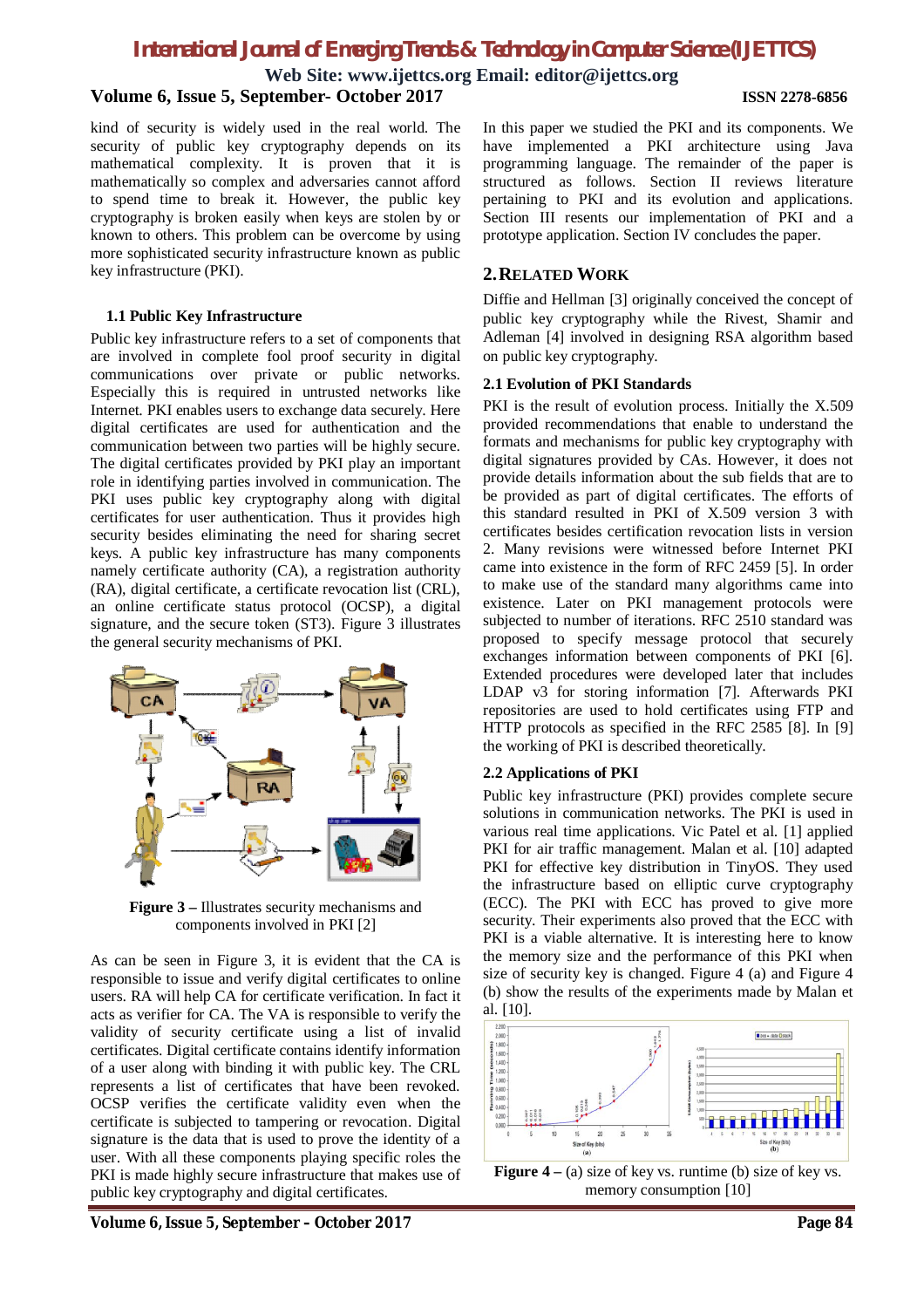**Web Site: www.ijettcs.org Email: editor@ijettcs.org**

**Volume 6, Issue 5, September- October 2017 ISSN 2278-6856**

As can be seen in Figure 4 it is evident that the runtime is increased when size of the key is increased. In the same fashion, the memory consumption is increased when the size of keys is increased. When the results are observed, the time taken and memory consumed can be viable at the time is less while the memory consumption to this extent is not much overhead to the system considering the amount of RAM being make available in the configuration of modern systems [10].

Smart and Muller [11] explored PKI for wearable public key infrastructure. Cristiano and Liu [12] made experiments on splitting public keys for making use of them in PKI. Thus they made it to be CA independent with smaller certificates and increased key size. Zhang et al. [13] implemented a public key infrastructure that is known as Anonymous and Certificates PKI (AC-PKI) that provide certificate less public keys to make the PKI simple and effective. Hao et al. [14] built fast authentication PKI for MANETs which makes the authentication process faster. These researchers focused on trusted computing technology illustrated in [15]. Toorani and Shirazi [16] implemented a light weight PKI for mobile networking environments. Their research has assumed significance as the mobile networks are resource constrained. Smith [17] illustrated the PKI for various companies that need end to end security. He also explored the challenges that arise while building a PKI infrastructure in various environments. Harn and Ren [18] proposed a generalized digital certificate as part of PKI for user authentication to make the key establishment procedure simple. For successful user authentication and establishing keys securely these researchers proposed integer factoring and discrete logarithm based protocols.

Comer, Singh and Vasudevan [19] proposed a hybrid scheme to implement PKI. The scheme combines the historical authentication mechanisms and external authority for improved effectiveness. Mehrasa et al. [20] proposed an algorithm that transmits partial private key thus eliminating certificates in PKI. They used identity based encryption for certificate less public key cryptography (CL-PKC). Vatra [21] proposed a new PKI for Romania. Lee et al. [22] proposed a hybrid PKI that is based on both certificates and identity based cryptography. Their PKI is known as unified PKI. With identity based approach it makes the usage of the PKI simple and effective. Benantar [23] provides the complete description of PKI and its real world usage. Coronado-Garc´ıa, Hern´andez-L´opez and P´erez-Legu´ızamo [24] explored Autonomous Decentralized System architecture for implementing PKI which is highly reliable in nature. Wang and Zhang [25] introduced the implementation of PKI that makes use of TLS (Transport Layer Security).

#### **3.IMPLEMENTATION OF PKI**

In this paper we implement PKI based on transport layer security. The implementation of this is done with a

prototype application built in Java platform. Swing is used for pluggable look and feel UI that also exhibit MVC (Model View Controller) architecture. The functionality is made using Java language with security related API. The environment used to build the application includes a PC with 4 GB RAM, core 2 dual processor running Windows 7 operating system. The PKI implemented by us has the components such as certificate authority, certificate repository, registration authority, distribution system and PKI enabled applications. The overview of our PKI is illustrated in Figure 5.



**Figure 5 –** Illustrates the overview of PKI Architecture

As can be seen in Figure 5, it is evident that the terminal users use the applications which are PKI enabled. The registration authority, certificate authority and certificate repository are used to have secure authentication of the users while using PKI enabled applications. The PKI is based on the transport layer security. For more information on transport layer security reader can visit the paper [25]. We used PKI API provided by Java programming language [26]. The API is shown in Table 1.

| <b>Table 1</b> – PKI API used in prototype application. |  |  |  |
|---------------------------------------------------------|--|--|--|
|---------------------------------------------------------|--|--|--|

| <b>PURPOSE</b>                | <b>API USED</b>                 |
|-------------------------------|---------------------------------|
| certification<br><b>Basic</b> | CertPath, CertificateFactory,   |
| path                          | <b>CertPathParameters</b>       |
| Certification<br>path         | CertPathValidator, and          |
| validation                    | CertPathValidatorResult         |
| Certification<br>path         | CertPathBuilder and             |
| building                      | CertPathBuilderResult           |
| Certificates<br>and           | CertStore, CertStoreParameters, |
| CRL storage                   | CertSelector, CRLSelector       |

As can be seen in Table 1, the PKI is used from Java API. The certification path is illustrated in Figure 6.



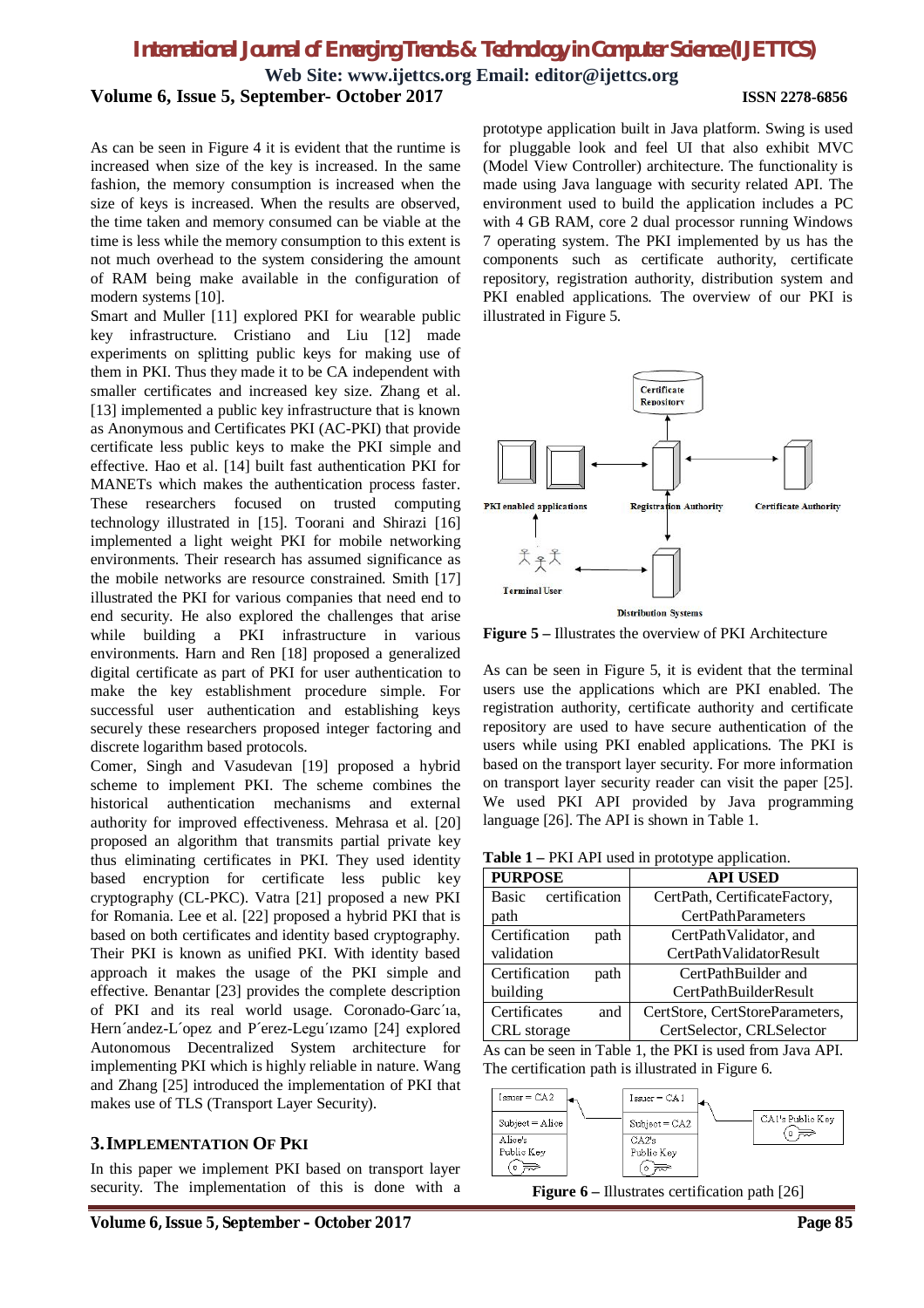**Web Site: www.ijettcs.org Email: editor@ijettcs.org Volume 6, Issue 5, September- October 2017 ISSN 2278-6856**

```
In our prototype application Tomcat Server is used for 
secure communication. Web based clients are used for 
mutual authentication and communication. The TLS is 
used by configuring Tomcat. The server.xml file which is 
one of the important configuration files in Tomcat is 
modified in order to use PKI using TLS. The following 
changes are made to server.xml file.
```

| <connector <="" port="9090" th=""></connector>             |
|------------------------------------------------------------|
| maxThreads="150" minSpareThreads="25"                      |
| maxSpareThreads="75"                                       |
| enableLookups="false" disableUploadTimeout="true"          |
| acceptCount=" 1 00" debug="O" scheme="https" secure="true" |
| clientAuth= "true" sslProtoco 1= "TLS"                     |
| keystoreFile=" conf/tomcat.jks" keystorePass=" 4321"       |
| keystoreType=" JKS"                                        |
| truststoreFile="conf/truststore.jks"                       |
| truststorePass="4321" truststoreType="JKS"/>               |
| <b>Listing 1</b> – Illustrates the configuration of TLS in |

server.xml

The certification path generation code is used to generate certification path which makes use of the standard java.security.cert.X509Certificate. The sample code is as shown in listing Figure 7.

| // open an input stream to the file                              |  |  |  |
|------------------------------------------------------------------|--|--|--|
| FileInputStream fis = new FileInputStream(filename);             |  |  |  |
| // instantiate a CertificateFactory for X.509                    |  |  |  |
| CertificateFactory cf = CertificateFactory.getInstance("X.509"); |  |  |  |
| // extract the certification path from                           |  |  |  |
| // the PKCS7 SignedData structure                                |  |  |  |
| CertPath $cp = cf.$ generateCertPath(fis, "PKCS7");              |  |  |  |
| // print each certificate in the path                            |  |  |  |
| $List\text{Certificate}\ge$ certs = cp.qetCertificates();        |  |  |  |
| for (Certificate cert : certs) {                                 |  |  |  |
| System.out.println(cert);                                        |  |  |  |
|                                                                  |  |  |  |

**Figure 7** – Code for certification path generation

Afterwards, fetching certificate chain from a key store needs to be done. This is done using CertificateFactory class in Java. The sample code is presented in Figure 8.

| // instantiate a KeyStore with type JKS<br>KeyStore ks = KeyStore.getInstance("JKS"); |  |  |  |
|---------------------------------------------------------------------------------------|--|--|--|
| // load the contents of the KeyStore                                                  |  |  |  |
|                                                                                       |  |  |  |
| ks.load(new FileInputStream("./keystore"),                                            |  |  |  |
| "password".toCharArray());                                                            |  |  |  |
| // fetch certificate chain stored with alias "sean"                                   |  |  |  |
| $Centified$ [] certArray = $ks.getCertifiedChain("seam");$                            |  |  |  |
| // convert chain to a List                                                            |  |  |  |
| List certList = Arrays.asList(certArray);                                             |  |  |  |
| // instantiate a CertificateFactory for X.509                                         |  |  |  |
| CertificateFactory cf = CertificateFactory.getInstance("X.509");                      |  |  |  |
| // extract the certification path from                                                |  |  |  |
| // the List of Certificates                                                           |  |  |  |
| CertPath $cp = cf.$ generateCertPath(certList);                                       |  |  |  |

**Figure 8 –** Obtaining certificate chains from keystore

The certification path validation is performed using CertPathValidator. The sample code is as presented in Figure 9.

**Figure 9 –** Sample code for certification validation

As part of the PKI, we have implemented a prototype application that has provisions to end user to communicate with server using TSL that provide complete security in communications. The results revealed that our application is effective and the API used using Java programming language is able to support TSL which ensure fool proof security in PKI.

### **4.A STANDALONE PKI PROTOTYPE**

In this section we provide our standalone PKI prototype which has been built with graphical user interface. The application demonstrates PKI infrastructure that facilitates key generation, digital signature generation, and verification and so on. The key pairs are generated using DSA algorithm. The DSA algorithm also supports generation of digital signatures and verifying them later. All these operations are supported by the prototype which is part of public key infrastructure. KeyPairGenerator class of java.security package is used to build public key infrastructure. The KeyPairGenerator class is capable of supporting algorithms presented in Table 2.

| <b>ALGORITHM</b> | <b>PURPOSE</b>                        |
|------------------|---------------------------------------|
| DiffieHellman    | Generates key pairs for algorithm     |
|                  | named "DiffieHellman".                |
| <b>DSA</b>       | Generates key pairs for the algorithm |
|                  | named Digital Signature Algorithm     |
|                  | (DSA).                                |
| <b>RSA</b>       | Generates key pairs for the algorithm |
|                  | named RSA.                            |
| EC               | Generates key pairs for the algorithm |
|                  | named "Elliptic Curve".               |

**Table 2 –** Algorithms supported by KeyPairGenerator

In this prototype we used DSA algorithm with 1024 key size. The DSA algorithm is the standard for digital signatures. The algorithm is part of Java security API which lets applications make use of PKI. The prototype application has utilized this standard for public key infrastructure.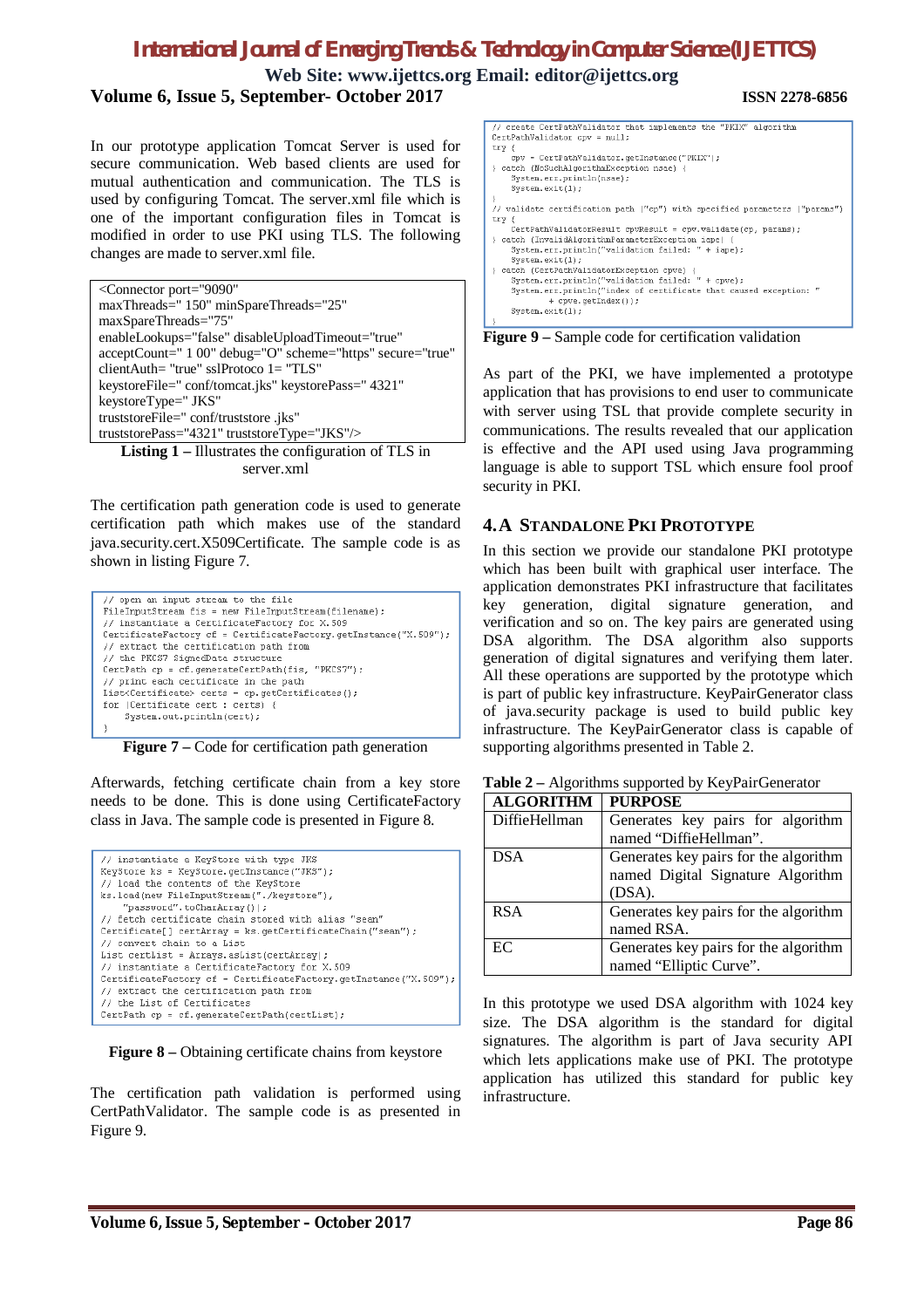**Web Site: www.ijettcs.org Email: editor@ijettcs.org Volume 6, Issue 5, September- October 2017 ISSN 2278-6856**



**Figure 10 –** Key and digital signature generation

As can be seen in Figure 10, it is evident that two keys are generated namely private key and public key. The sender as shown creates digital signature after giving some identity information to the system. Figure 11 shows the successful verification of digital signatures.



**Figure 11 –** Illustrates digital signature verification succeeded as digital signature is genuine



**Figure 12 –** Illustrates key verification failed as the signature is invalid

The standalone prototype has demonstrated the public key infrastructure with a simple user-friendly simple Java application. This infrastructure can be used in enterprise

applications as well where it functionalities are segregated into trusted center, sender and receiver.

#### **5.CONCLUSION**

We studied cryptography which is in the form of symmetric cryptography and asymmetric cryptography. Then we also studied PKI systems in the world and their real time usage. The PKI is capable of using digital certificates that guarantee authentication of users who involve in transactions of real world applications. We built a framework for PKI and implemented it using Java programming language. The PKI API provided by Java is used in order to achieve the secure communication. We used Tomcat server to configure TSL for PKI authentication and other security mechanisms. We built a prototype application that demonstrates the proof of concept. We also built a standalone prototype that is userfriendly and simple to shows the efficiency of the public key infrastructure. The empirical results revealed that the application is useful to have secure communications without the need for sharing security keys explicitly.

#### **References**

- [1] Vic Patel and Tom McParland. (2001). PUBLIC KEY INFRASTRUCTURE FOR AIR TRAFFIC MANAGEMENT SYSTEMS. IEEE. p1-7.
- [2] JohnpelQuingua. (2013). Public Key Infrastructure. Available:http://www.johnpelquingua.com/introducti on-public-key-infrastructure/ Last accessed 5th Mar 2013.
- [3] Diffie, W. and Hellman, M. E.,(1976) New Directions in Cryptography. IEEE Transactions on Information Theory,22 , pp. 644-654.
- [4] Rivest, R., Shamir, A. and Adleman, L.,(1978) A Method for Obtaining Digital Signatures and Public Key Cryptosystems. Communications of the ACM, 21, pp. 120-126.
- [5] Housley, R., Ford, W., Polk, W., and Solo, D., (1999) RFC 2459 "Internet X.509 Public Key Infrastructure Certificate and CRL Profile"
- [6] Adams, C., Farrell, S., (1999) RFC 2510, "Internet X.509Public Key Infrastructure Certificate Management Protocols".
- [7] Myers, M., Adams, C., Solo, D., and Kemp, D.,(1999) RFC 2511, "Internet X.509 Certificate Request Message Format".
- [8] Housley, R., and Hoffman, P.,(1998) RFC 2585, "Internet X.509 Public Key Infrastructure Operational Protocols: FTP and HTTP".
- [9] Indrasenareddy,Bhat and Rajiv,(2011). Establishment of Public key Infrastructure for Digital Signatures, Vol.2,No.6,pp 33-43.
- [10] David J. Malan, Matt Welsh, Michael D. Smith. (2004). A Public-Key Infrastructure for Key Distribution in TinyOS Based on Elliptic Curve Cryptography. IEEE. p71-80.
- [11] N.P. Smart and Henk L. Muller. (2000). A wearable public key infrastructure (WPKI). IEEE. p127-133.